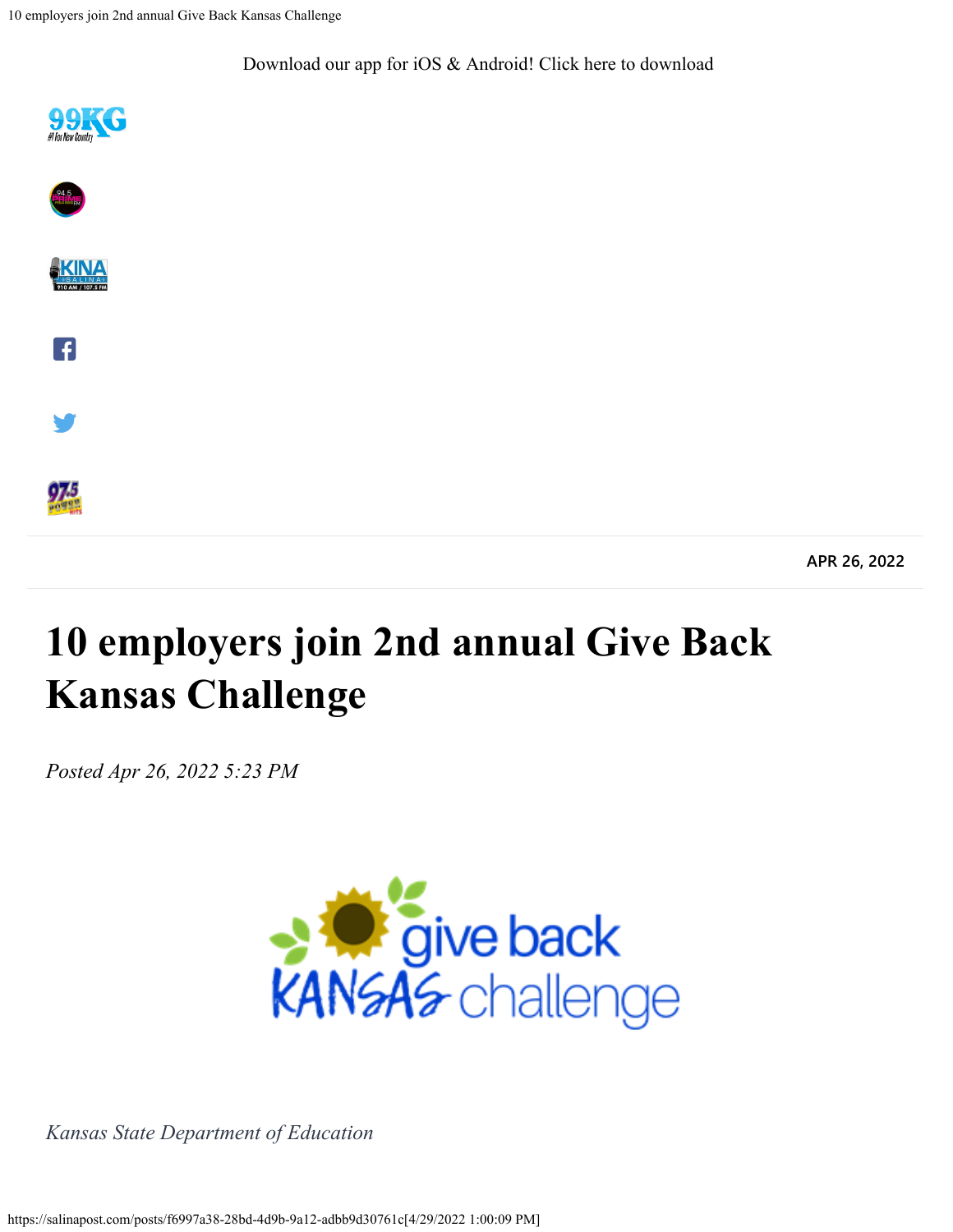Ten Kansas employers have registered for the second annual Give Back Kansas Challenge. The purpose of the challenge is to engage Kansans in employer-supported volunteering. This annual event is a partnership between the Kansas Volunteer Commission and Volunteer Kansas and runs from April 18 through June 10, 2022.

The Give Back Kansas Challenge is an opportunity for employees to receive recognition by tracking and reporting their volunteer hours. Registered organizations will compete to win a \$1,000 grant from Volunteer Kansas. The grant will be donated to the charity of organization's choice.

"We are thrilled to have 10 businesses register to compete in the challenge," said Nola Brown, executive director of Volunteer Kansas. "We hope participation will grow each year as employers realize the value of serving their communities alongside their employees and encourage them to volunteer."

Participating employers include:

- ●Cloud County Concordia
- ●JPAR Leading Edge Wichita
- ●Kansas Aviation Museum Inc. Wichita
- ●Kansas State Department of Education Topeka
- ●KMUW Wichita
- ●Lead for Kansas Wichita